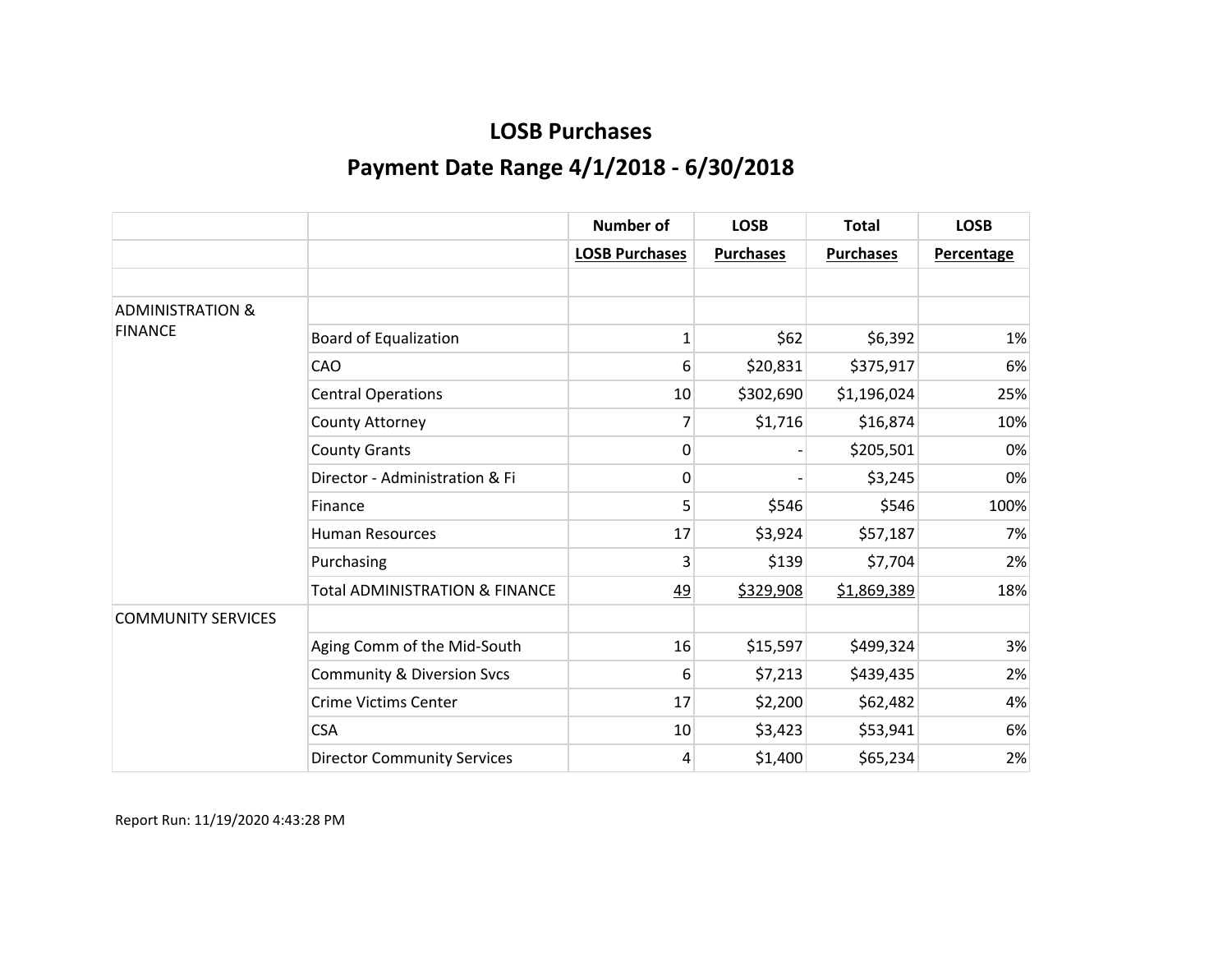| <b>COMMUNITY SERVICES</b> | <b>Pretrial Services</b>             | 0              |           | \$1,507     | 0%  |
|---------------------------|--------------------------------------|----------------|-----------|-------------|-----|
|                           | Ryan White                           | 0              |           | \$626,603   | 0%  |
|                           | <b>Total COMMUNITY SERVICES</b>      | 53             | \$29,832  | \$1,748,527 | 2%  |
| <b>CORRECTIONS</b>        |                                      |                |           |             |     |
|                           | <b>Correction Center Facility</b>    | 6              | \$253     | \$6,461     | 4%  |
|                           | <b>Corrections Administration</b>    | 119            | \$89,453  | \$4,038,073 | 2%  |
|                           | <b>Total CORRECTIONS</b>             | <u>125</u>     | \$89,706  | \$4,044,534 | 2%  |
| <b>EMPLOYEE BENEFITS</b>  |                                      |                |           |             |     |
|                           | Employee Health Insurance            | 0              |           | \$13,738    | 0%  |
|                           | <b>Total EMPLOYEE BENEFITS</b>       | <u>0</u>       |           | \$13,738    | 0%  |
| <b>HEALTH SERVICES</b>    |                                      |                |           |             |     |
|                           | Admin & Finance - Health Svcs        | 15             | \$2,850   | \$18,269    | 16% |
|                           | <b>Community Health</b>              | 95             | \$44,635  | \$346,034   | 13% |
|                           | <b>Environmental Health Services</b> | 21             | \$9,737   | \$118,376   | 8%  |
|                           | <b>Forensic Services</b>             | $\overline{2}$ | \$5,057   | \$2,025,951 | 0%  |
|                           | Health Planning & Promotion          | 29             | \$23,001  | \$84,363    | 27% |
|                           | <b>Inmate Medical Care</b>           | 0              |           | \$3,353,734 | 0%  |
|                           | <b>Public Health Safety</b>          | 32             | \$15,658  | \$234,632   | 7%  |
|                           | <b>Total HEALTH SERVICES</b>         | 194            | \$100,938 | \$6,181,360 | 2%  |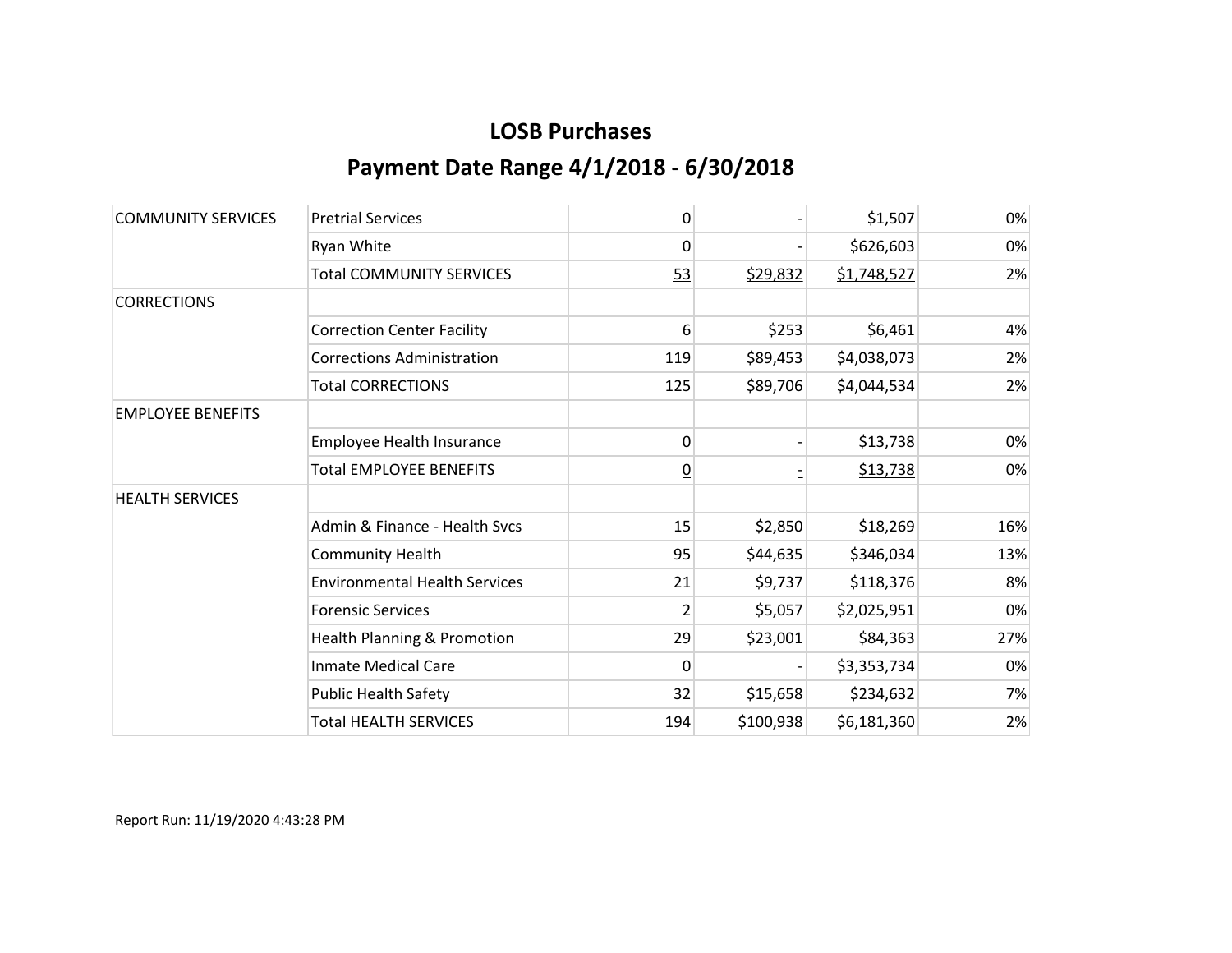| <b>INFORMATION</b>        |                                                       |                |           |             |     |
|---------------------------|-------------------------------------------------------|----------------|-----------|-------------|-----|
| <b>TECHNOLOGY SERVICE</b> | <b>Chief Information Officer</b>                      | 0              |           | \$4,250     | 0%  |
|                           | <b>IT Internal Services</b>                           | 4              | \$768     | \$592,661   | 0%  |
|                           | IT Operations                                         | 58             | \$357,364 | \$927,381   | 39% |
|                           | <b>Total INFORMATION TECHNOLOGY</b><br><b>SERVICE</b> | 62             | \$358,132 | \$1,524,292 | 23% |
| <b>JAIL DIVISION</b>      |                                                       |                |           |             |     |
|                           | Jail Administration                                   | 47             | \$51,283  | \$1,462,149 | 4%  |
|                           | Jail Programs                                         | 22             | \$50,373  | \$137,079   | 37% |
|                           | Jail Security                                         | $\overline{2}$ | \$1,491   | \$11,285    | 13% |
|                           | <b>Total JAIL DIVISION</b>                            | 71             | \$103,146 | \$1,610,513 | 6%  |
| <b>JUDICIAL</b>           |                                                       |                |           |             |     |
|                           | <b>Attorney General</b>                               | 0              |           | \$40,599    | 0%  |
|                           | <b>Chancery Court</b>                                 | $\mathbf{0}$   |           | \$2,266     | 0%  |
|                           | <b>Circuit Court</b>                                  | 11             | \$302     | \$10,613    | 3%  |
|                           | <b>Criminal Court</b>                                 | 11             | \$5,807   | \$19,983    | 29% |
|                           | <b>General Sessions Court</b>                         | 39             | \$44,767  | \$241,819   | 19% |
|                           | Juvenile Court Clerk                                  | 4              | \$3,776   | \$45,822    | 8%  |
|                           | Juvenile Court Judge                                  | 45             | \$16,557  | \$164,454   | 10% |
|                           | <b>Probate Court</b>                                  | 3              | \$374     | \$2,950     | 13% |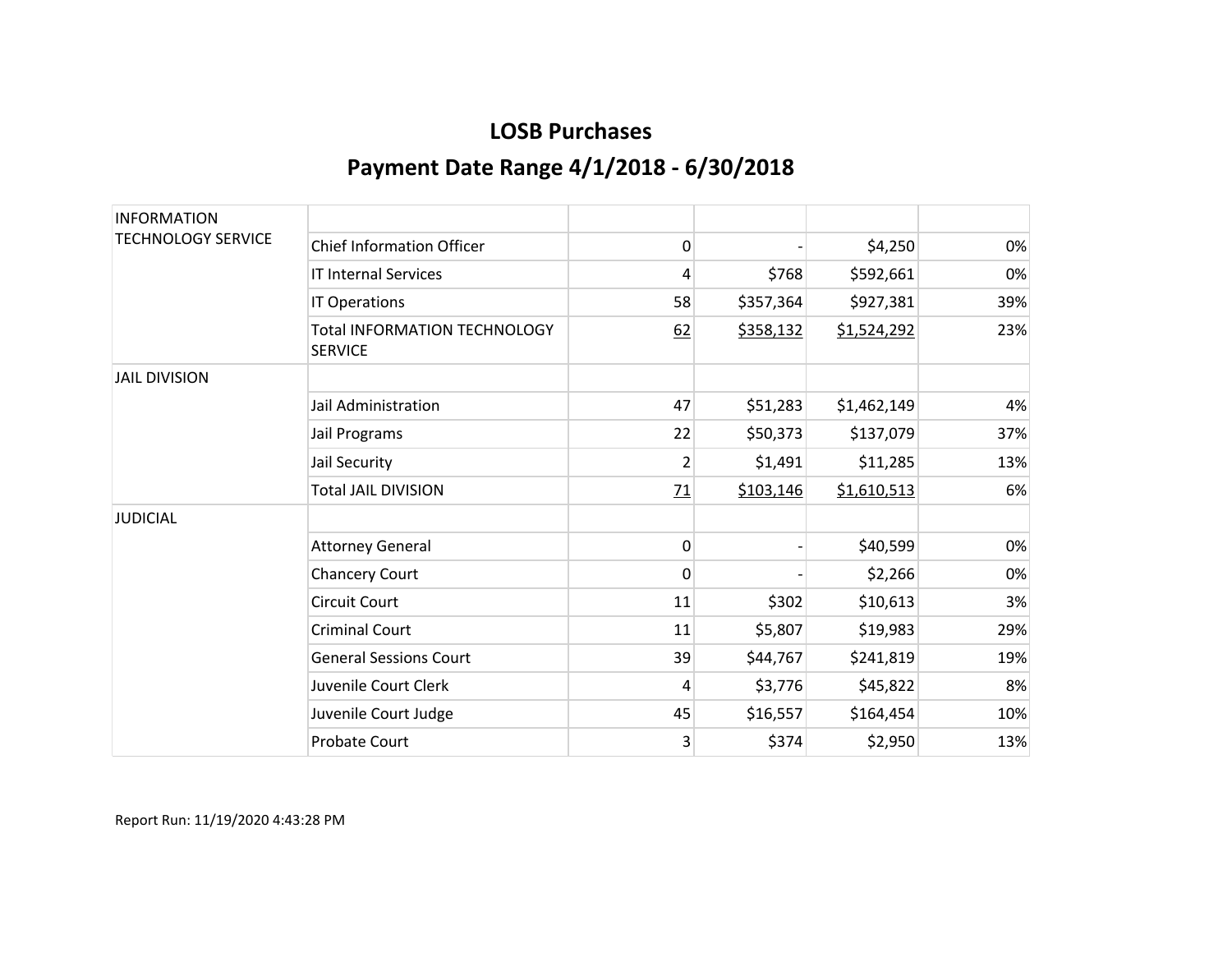| <b>JUDICIAL</b>         | <b>Public Defender</b>              | 29             | \$3,259  | \$10,040  | 32% |
|-------------------------|-------------------------------------|----------------|----------|-----------|-----|
|                         | <b>Total JUDICIAL</b>               | 142            | \$74,842 | \$538,546 | 14% |
| <b>LAW ENFORCEMENT</b>  |                                     |                |          |           |     |
|                         | <b>Chief Deputy</b>                 | 4              | \$1,974  | \$4,759   | 41% |
|                         | Courts                              | $\overline{2}$ | \$390    | \$41,468  | 1%  |
|                         | <b>Detectives</b>                   | $\overline{2}$ | \$491    | \$3,636   | 14% |
|                         | Fugitive                            | $\overline{2}$ | \$408    | \$31,505  | 1%  |
|                         | <b>Special Operations</b>           | 18             | \$54,749 | \$203,111 | 27% |
|                         | Training                            | 5              | \$23,415 | \$169,192 | 14% |
|                         | Uniform Patrol                      | 12             | \$5,820  | \$64,557  | 9%  |
|                         | <b>Total LAW ENFORCEMENT</b>        | 45             | \$87,247 | \$518,227 | 17% |
| OTHER ELECTED OFFICIALS |                                     |                |          |           |     |
|                         | Assessor                            | 0              |          | \$159,997 | 0%  |
|                         | <b>County Clerk</b>                 | 14             | \$3,767  | \$36,435  | 10% |
|                         | <b>Election Commission</b>          | 29             | \$64,146 | \$140,508 | 46% |
|                         | <b>Equal Opportunity Compliance</b> | 7              | \$1,566  | \$12,806  | 12% |
|                         | Legislative Operations              | 5              | \$828    | \$41,849  | 2%  |
|                         | Register                            | $\overline{7}$ | \$807    | \$37,269  | 2%  |
|                         | Trustee                             | 6              | \$12,739 | \$279,175 | 5%  |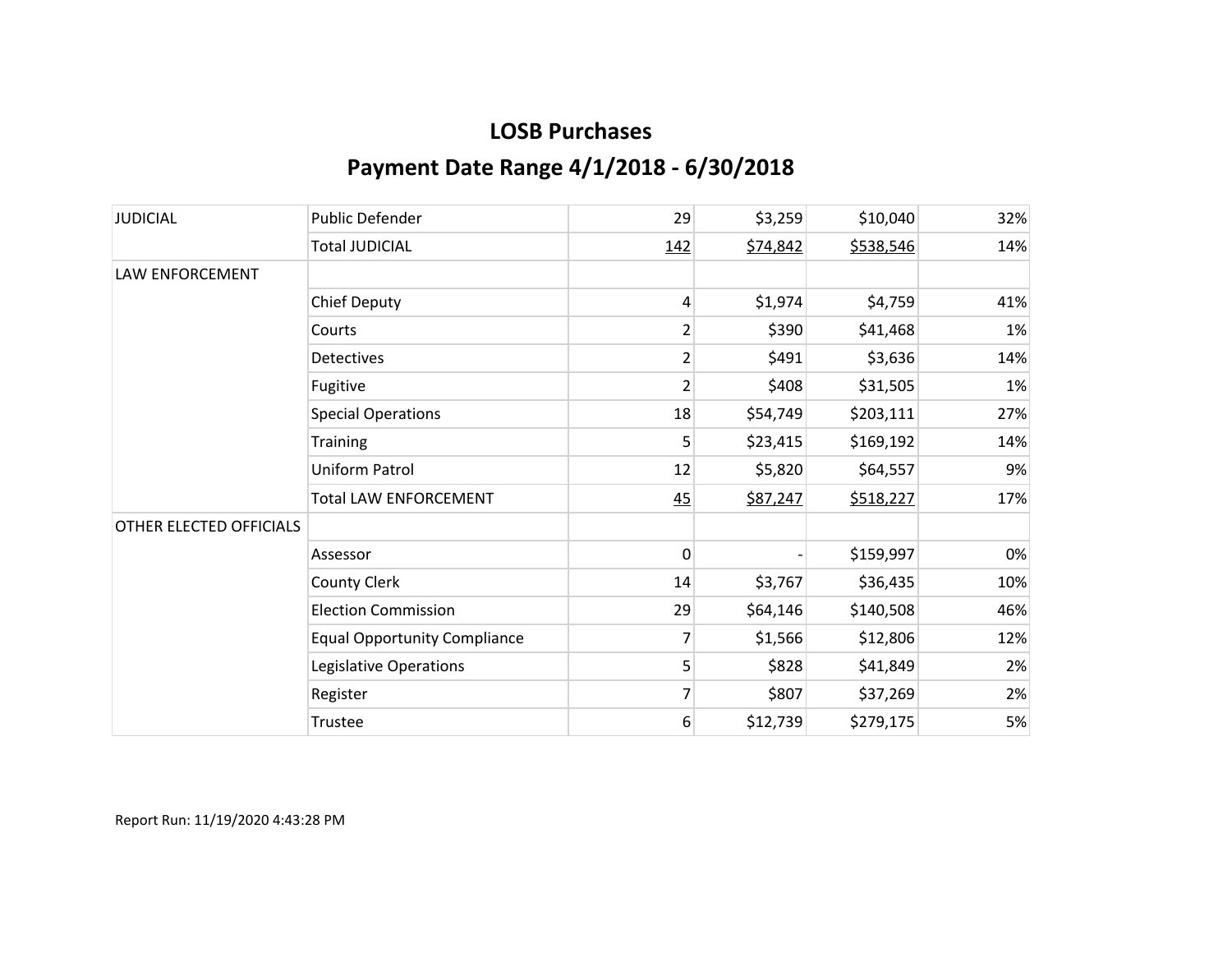|                       | OTHER ELECTED OFFICIALS Total OTHER ELECTED OFFICIALS | 68              | \$83,853  | \$708,039   | 12% |
|-----------------------|-------------------------------------------------------|-----------------|-----------|-------------|-----|
| Other Offices         |                                                       |                 |           |             |     |
|                       | <b>Central Operations</b>                             | $\mathbf{0}$    |           | \$120,605   | 0%  |
|                       | Courts                                                | $\mathbf{0}$    |           | \$321,456   | 0%  |
|                       | Director & Staff-Public Works                         | 0               |           | \$463,166   | 0%  |
|                       | <b>Support Services</b>                               | 0               |           |             | 0%  |
|                       | <b>Total Other Offices</b>                            | $\underline{0}$ |           | \$905,227   | 0%  |
| <b>PLANNING &amp;</b> |                                                       |                 |           |             |     |
| <b>DEVELOPMENT</b>    | Admin & Finance - Health Svcs                         | 3               | \$1,037   | \$1,567     | 66% |
|                       | <b>Codes Enforcement</b>                              | 13              | \$52,045  | \$114,863   | 45% |
|                       | Director - Planning & Developm                        | 0               |           | \$8,132     | 0%  |
|                       | Housing                                               | 18              | \$275,000 | \$546,150   | 50% |
|                       | <b>Regional Services</b>                              | 1               | \$126     | \$74,833    | 0%  |
|                       | <b>Resilience Department</b>                          | 4               | \$47,614  | \$416,473   | 11% |
|                       | Total PLANNING & DEVELOPMENT                          | <u>39</u>       | \$375,821 | \$1,162,018 | 32% |
| <b>PUBLIC WORKS</b>   |                                                       |                 |           |             |     |
|                       | Director & Staff-Public Works                         | 0               |           | \$788       | 0%  |
|                       | <b>Environmental Programs</b>                         | 9               | \$15,415  | \$126,797   | 12% |
|                       | Fire Department                                       | 41              | \$32,062  | \$341,650   | 9%  |
|                       | <b>Fleet Services</b>                                 | 16              | \$8,247   | \$738,591   | 1%  |